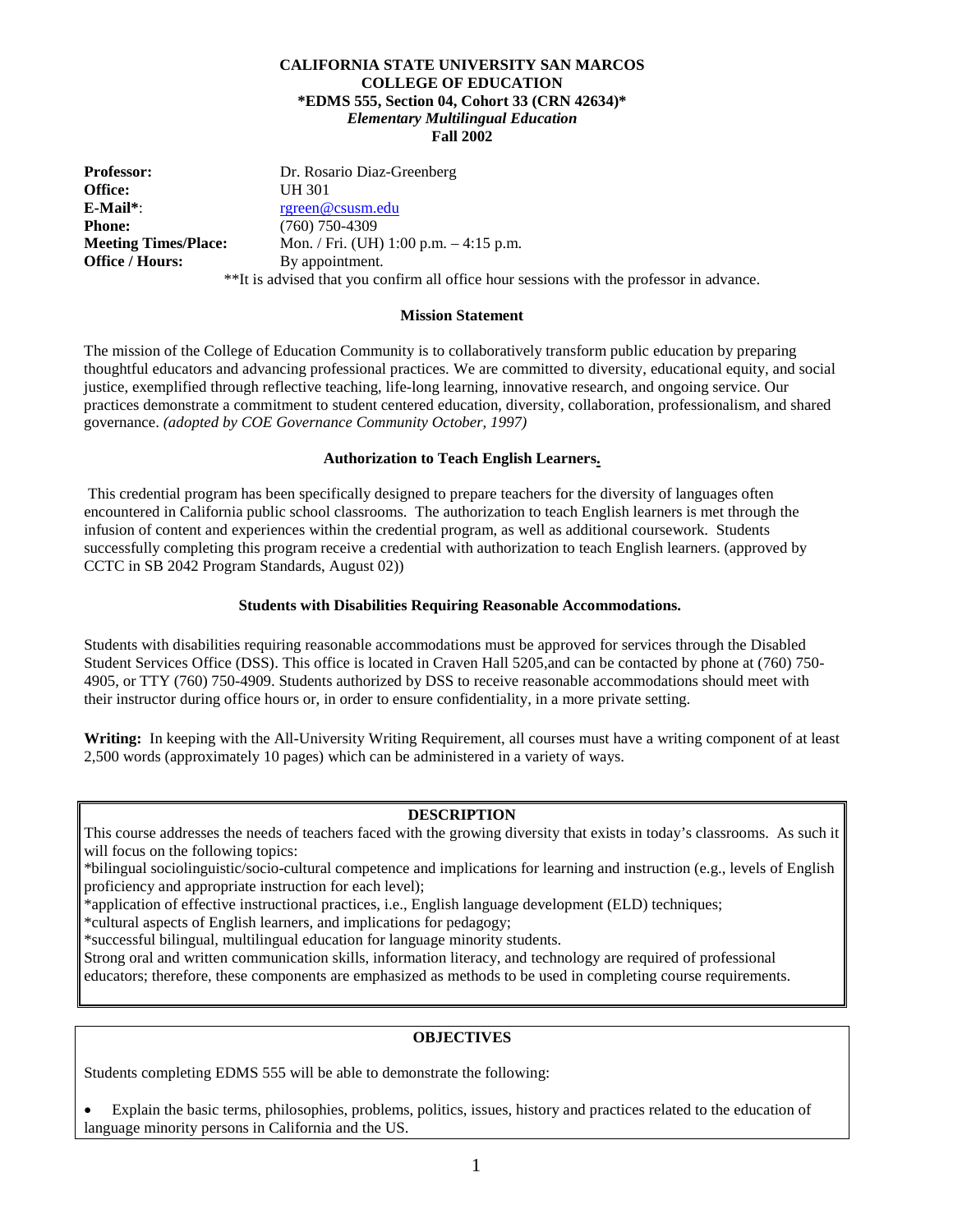- Explain the existing pupil identification, assessment, and language reclassification or re- designation requirements for the state of California (e.g., LAS, CELDT, etc.).
- Explain how the current laws (Prop. 227, ELD standards, CELDT, re-designation procedures, etc.) affect the education of English language learners.
- Explain the theoretical bases upon which bilingual education is founded and the most important goals of bilingual education.
- Explain the major research outcomes of bilingual education and other comparative programs.
- Explain the various models of English language development (English-only and bilingual education models), and the interrelationships between them (e.g., the different and coordinated roles of bilingual education and English as a second language in English language development).
- Explain and demonstrate various English Language Development methods and strategies.

• Explain the basic competencies related to language acquisition and language development that are necessary to possess an authorization to teach English Learners.

#### **Standard Alignment**

The course objectives, assignments, and assessments have been aligned with the CTC standards for Multiple Subjects Credential. Please be sure to incorporate artifacts from this class into your final comprehensive portfolio. The following standards are addressed in this class:

**Standard 3:** Relationship between Theory and Practice

**Standard 4:** Pedagogical Thought and Reflective Practice

**Standard 5**: Equity, Diversity, and Access to the Core Curriculum

**Standard 7.a.b:** Preparation to Teach Reading-Language Arts

**Standard 8:** Pedagogical Preparation for Subject-Specific Content Instruction

**Standard 11.c :** Preparation to use Educational Ideas and Research

**Standard 13:** Preparation to Teach English Learners

### **Teacher Performance Expectation (TPE) Competencies**

This course is designed to help teachers seeking the Multiple Subjects Credential to develop the skills, knowledge, and attitudes necessary to assist schools and district in implementing effective programs for all students. The successful candidate will be able to merge theory and practice in order to realize a comprehensive and extensive educational program for all students. The following TPE's are addressed in this course:

#### **Primary Emphasis**

**TPE 1:** Specific Pedagogical Skills for Subject Matter Instruction **TPE 4:** Making Content Accessible **TPE 5:** Student engagement **TPE 7:** Teaching English Learners

#### **Secondary Emphasis:**

**TPE 3:** Interpretation and Use of Assessments **TPE 6:** Developmentally Appropriate Teaching Practices **TPE 11:** Social Environment **TPE 14**: Educational Technology **TPE 15**: Social Justice and Equity The Governance Community of the College of Education adopted the following policy on 12/19/97:

### **Attendance Policy**

Due to the dynamic and interactive nature of courses in the College of Education, all students are expected to attend all classes and participate actively. At a minimum, students must attend more than 80% of class time, or s/he **may not receive a passing grade** for the course at the discretion of the instructor. If two class sessions are missed, or if the student is late (or leaves early) more than three sessions, s/he cannot receive a grade of "A." If three class sessions are missed, the highest possible grade that can be earned is a "C+." If extenuating circumstances occur, the student should contact the instructor as soon as possible to make appropriate arrangements.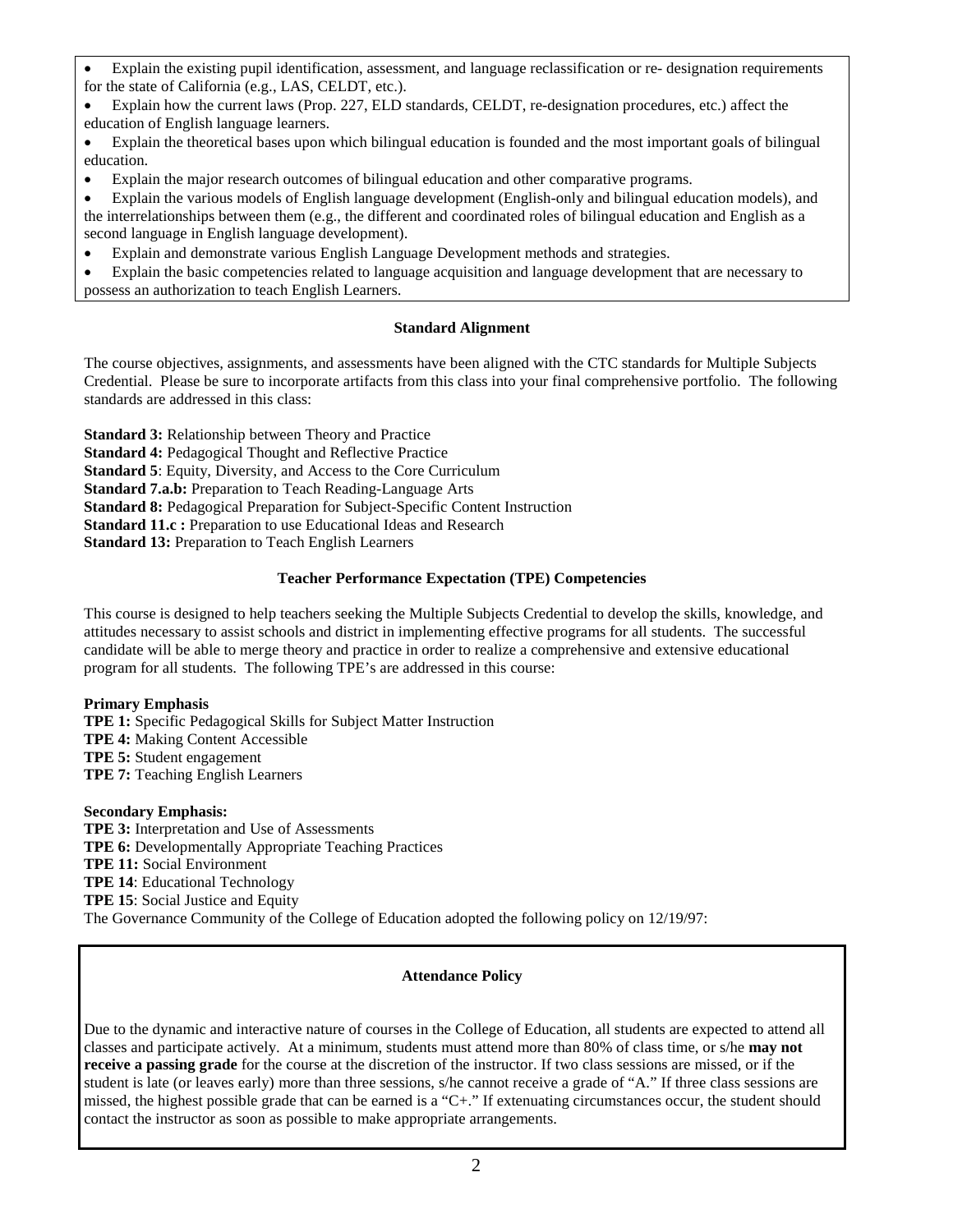1. The course deals with complex material processed in a variety of ways. Structured interactions, group processes, oral presentations, guided discussion of readings, and self-disclosure exercises are the norm. **Students are expected to have read assigned materials by the date indicated in the syllabus, and should be prepared to discuss readings individually or in variously structured groups.** The degree of your engagement in these processes forms the basis for points assigned. Due to the fast paced and highly interactive nature of the course, regular attendance and full participation are expected: teaching and learning is difficult (if not impossible) if one is not present for and engaged in the process. Therefore, College Policy is amplified as follows: 1. Missing more than 1 class meetings will result in the reduction of one letter grade. (1 absence = A; 2 absences = B; 3 absences = C+)

2. Arriving late or leaving early on more than two occasions will result in the reduction of one letter grade. 3. Illness and emergency circumstances will be negotiated on a case-by-case basis. Students are expected to establish appropriate personal, academic and career-ladder priorities. These measures should not be considered punitive. Rather, they should be viewed as taking appropriate individual responsibility for one's own learning in a democratic, collaborative and reciprocal-learning environment.

#### **GRADING**

*Grading Scale:* A=90+, B=80-89, C+=77-79, C=70-76, D=60-69, F=59 or lower. Plus and minuses are not given.

*Submission Schedule:* Work submitted late, but within one week of the due date, will be reduced by one letter grade. Work received over one week late receives no credit. Please make sure to turn in all assignments in a timely manner. Otherwise, your grade will be lowered.

*Grading Emphasis*: Each written assignment will be graded approximately 80% on content and context (detail, logic, synthesis of information, depth of analysis, etc.), and 20% on mechanics (grammar, syntax, spelling, format, uniformity of citation, etc.). All citations will use APA format.

#### **GENERAL CONSIDERATIONS**

*Outcomes and Standards:* The context for and scope of this course is aligned with standards for the Cross-cultural Language and Academic Development (CLAD) endorsement, as articulated by the California Commission on Teacher Credentialing, and as approved by the faculty of the College of Education. Further consideration has been given to the alignment of standards for multicultural education as articulated by the National Council for Accreditation of Teacher Education (NCATE), the Interstate New Teacher Assessment and Support Consortium (INTASC), and the National Board for Professional Teaching Standards (NBPTS). Emphasis is placed on learning outcomes (what you know and can demonstrate) rather than on inputs (putting in "seat time", meeting minimum criteria for assignments, checking off tasks and activities), and how these outcomes correspond to your potential to enhance student learning as a new teacher.

*Academic Honesty:* It is expected that each student will do his or her own work, and contribute equitably to group projects and processes. If there is any question about academic honesty, consult the University Catalog.

*Appeals:* Every student has the right to appeal grades, or appeal for redress of grievances incurred in the context of any course. Disputes may be resolved informally with the professor, or through the formal appeal process. For the latter, consult Dr. E. Oliver, Associate Dean.

*Ability:* Every student has the right to equitable educational consideration and appropriate accommodation. Students having differing ability (mobility, sight, hearing, documented learning challenges, first language/English as a second language) are requested to contact the professor at the earliest opportunity. Every effort will be made to accommodate special need. Students are reminded of the availability of Disabled Student Services, the Writing Center, technology assistance in the computer labs, and other student support services available as part of reasonable accommodation for special needs students.

#### **REQUIRED TEXTS**

Diaz-Rico, L. & Weed, K. (2002) *The Crosscultural, Language, and Academia Development Handbook.* Allyn and Bacon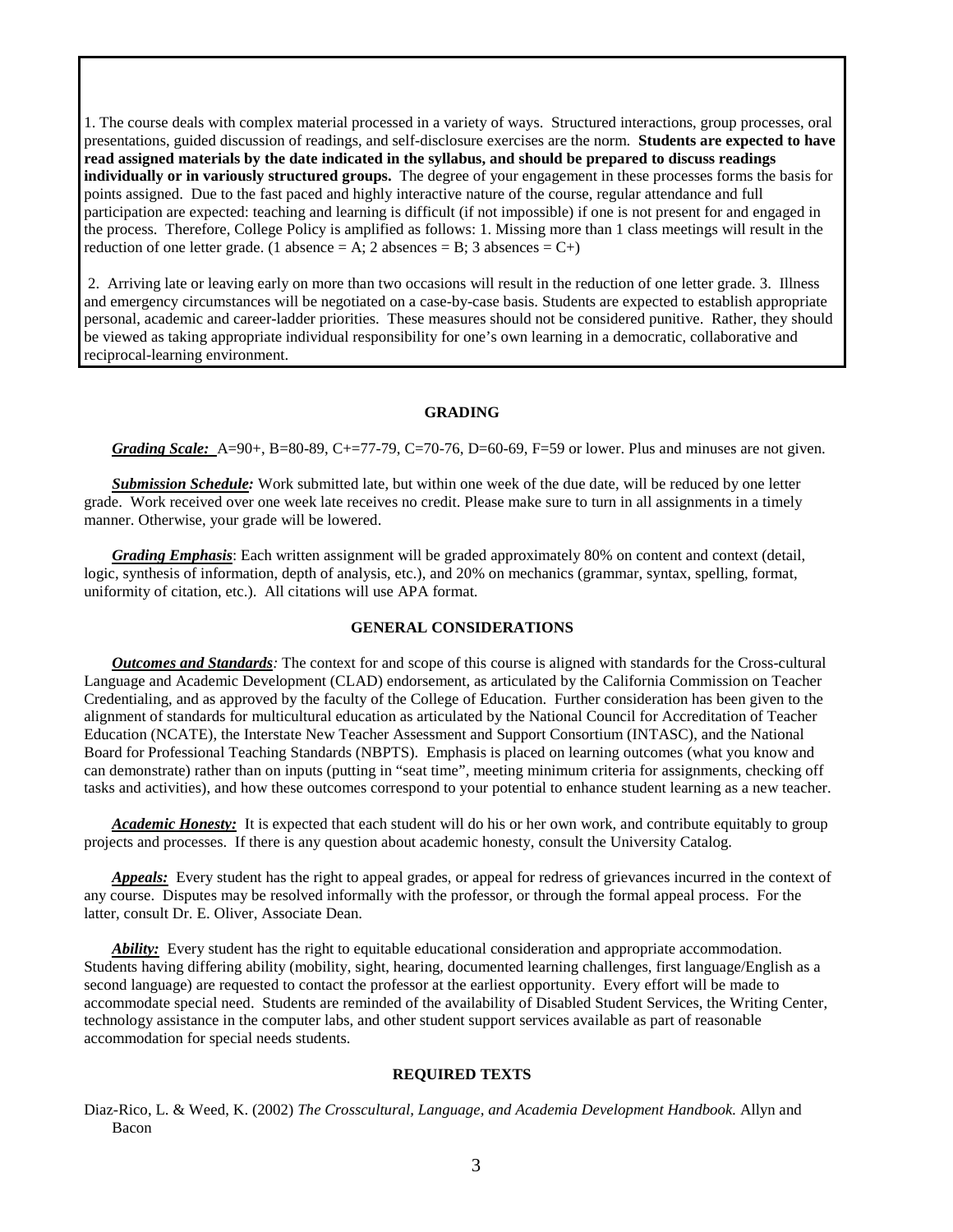Walter, T. (1996). *Amazing English*. USA: Addison Wesley. Course Handouts: Distributed periodically in class.

#### **Recommended/Optional:**

Peréz, B. & Torres-Guzmán, M. (2002). *Learning in Two Worlds*. Allyn & Bacon. Choate, J. (2000). *Successful Inclusive Teaching*. *(3rd edition)* Allyn & Bacon. Crawford, J. (1999). *Bilingual education: History, politics, theory and practice (4th Edition).* Los Angeles, CA: Evaluation, Dissemination and Assessment Center, CSULA Peregoy, S. & Owen, F. (1997) *Reading, Writing, & Learning in ESL* (2<sup>nd</sup> Edition). Longman.

**NOTE:** All texts/readings MUST be brought to each appropriate class session.

#### *Course Assignments:*

All assignments are due on the dates indicated. Assignments must be typewritten or word processed, double-spaced and with standard margins. It is expected that all assignments will reflect university-level composition and exposition. Use of electronic spelling and grammar checking is encouraged.

| A. Attendance & Participation        | 10 points             | Ongoing    |
|--------------------------------------|-----------------------|------------|
| <b>B.</b> Interactive Journal        | 20 points             | Due Week 8 |
| C. EL Observation & Assessment Study | 20 points             | Due Week 6 |
| D. Integrated Thematic SDAIE Unit    | 50 points total       | Due Week 8 |
| 1. Multicultural Book Unit           | $(20 \text{ points})$ | Due Week 4 |
| 2. Written SDAIE Unit Plan           | $(20 \text{ points})$ | Due Week 7 |
| 3. Group Presentation of SDAIE Unit  | $(10 \text{ points})$ | Due Week 8 |

**A. Attendance & Participation (10 points)** Attendance; preparedness with readings and assignments; active, engaged discussions and participation in class. **For each class session, 1. two students will be responsible for preparing and demonstrating an activity related to our readings and discussions; 2. you need to check the outline for \*'s that indicate material you need to BRING IN for discussion.**

#### **B. Interactive Journal/ELD Standards (20 points total) Due in each class session and completed by Week 8**

A daily class journal will be maintained for each class session that needs to include the following:

A written summary and/or description of the topics discussed in class that reflects understanding of the key concepts. The entries need to include the date and title of readings or discussions, both the original writing and the feedback from the partner, and signatures of both partners. Each entry need not be more than one page in length. Original writing must be completed before each class meeting. You will need to submit a copy of your journal entry to the professor during each class meeting. Comments from the professor, other students and the course readings must be reflected in the journal. **A collection of your journal writings will be turned in on October 25, 2002**

Paired with one or more (not to exceed three) reflective partners, you will keep a collection of your ideas relating the topics covered in this course through readings, activities and discussions, and your real life as a teacher of second language learners. It is an ongoing assignment that begins on the second class and will continue until the last week. A journal entry for each set of readings should be included, related to the topics for that week. For each class we will express our reactions and thoughts about the readings in a variety of ways that attempt to model multiple ways of knowing (intelligences). Effective reflections are practical in nature, connecting course content with teaching experiences and observations, expressing your ideas, opinions, questions and concerns. As with any other journal, it is also a record of your thoughts, reactions, processes, and doubts. Because it is an interactive journal, you will share your journal with a partner(s) to respond and "bounce" around ideas.

#### **ELD Standards Requirement**

For the  $3<sup>rd</sup>$  week of class ( $5<sup>th</sup>$  class session) you will need to search the CDE website and download the ELD standards (Grades 3-5 or 6-8) and print a copy for yourself. Please bring the standards to class. Work with your interactive email partner if you run into any trouble with this assignment.

#### **C. EL Observation & Informal Assessment Study (20 points) Due Week 6**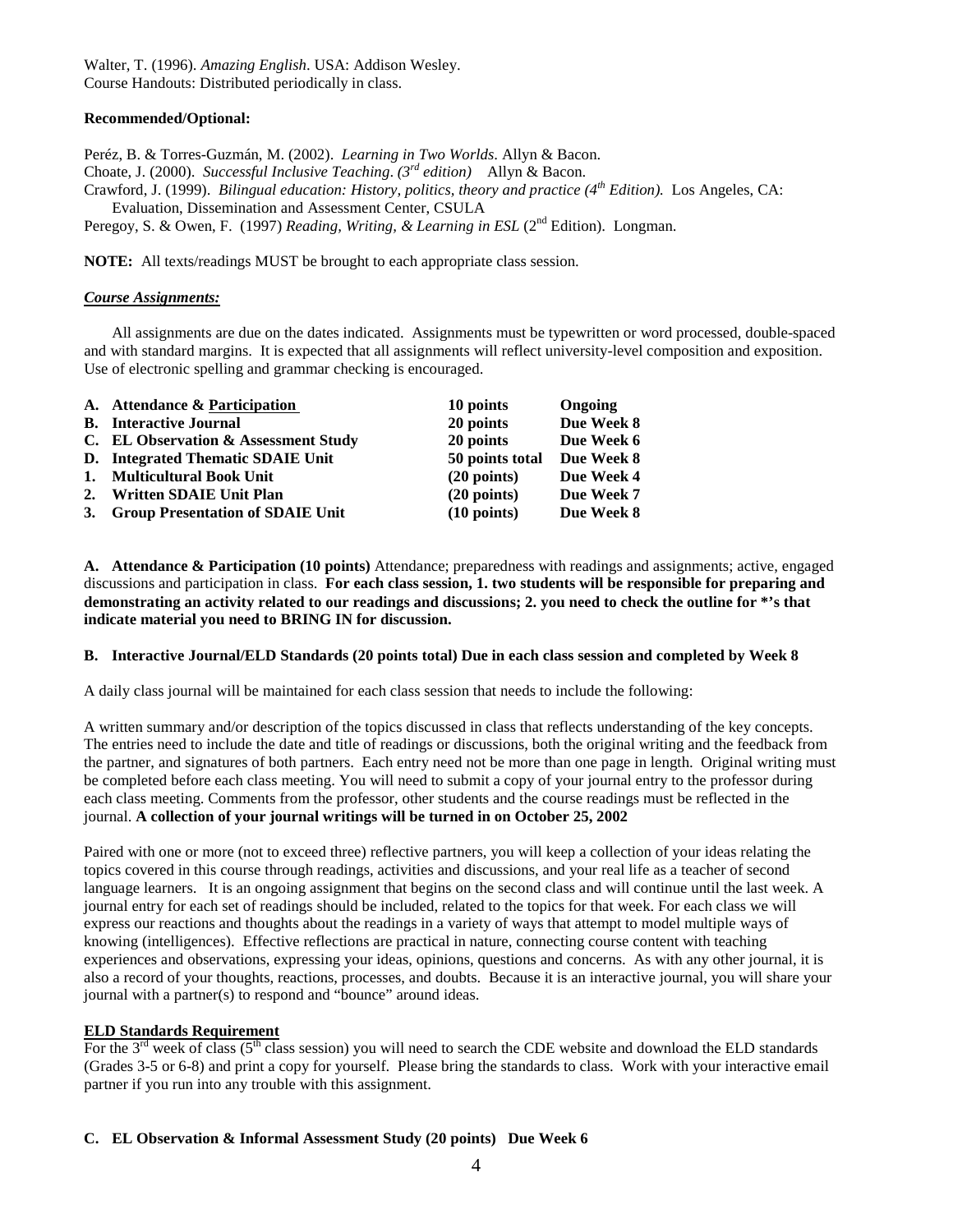#### **C. 1**. **EL Observation Study (10 points)**

In this assignment you will select an ELD student to observe during your fieldwork or student teaching. (If you are currently not working in a bilingual or English language development class you will need to make arrangements to observe two lessons in another class.) This assignment is two-fold. The first portion involves researching a select EL student's a. background and b. instructional needs. The second portion involves observations of at least two lessons for your EL student. Your paper should have the following sections:

1. PRE-OBSERVATION TASK: Know the Learner exercise, Walter, pp. 4, 10.

2. EL STUDENT'S BACKGROUND & INSTRUCTIONAL NEEDS: For part 2, you may interview the teacher, language resource teacher / specialist, or student as appropriate to determine the student's socio-cultural and linguistic background. You also need to investigate the student's LEP level, program placement, and special needs if any, etc. 3. OBSERVATION OF LESSONS: This section is your field notes as you observe the lessons, with attention to the following:

\*During your observation of the lessons, take field notes of what is happening during the lessons, with attention to instructional modifications (or lack thereof) made to accommodate the English Language Learner.

\*After each lesson, discuss the lesson with the student or students to find out their impressions of the lesson. \*Discuss the lessons with the teacher. You will want to ask such questions as, What was the objective/purpose of the lesson? How did this lesson meet the needs of the EL, given the student's English language proficiency level? How was instruction modified for the EL? What did you learn during the lesson about the EL? Feel free to ask any additional questions that seem appropriate to the lesson you observe.

4. ANALYSIS: In this section, you present an analysis and interpretation of all information in sections 1 – 3, above. Your analysis section is the heart of your paper. It goes beyond describing to analyzing and interpreting what you observed. Accordingly, this section needs to relate your observation to the theories, methods of multilingual education discussed in readings and class discussions. What worked well and why? What needed improvement, and how can instruction better meet the needs of the EL? In your interpretations, you may also compare and contrast your observations, opinions, and feelings with those of a. the student(s) and b. the teacher.

#### **C. 2 EL Informal Assessment Assignment (10 points)**

5. INFORMAL ASSESSMENTS: You may choose any two informal assessments (see your packets and SOLOM for options). Note that for Beginning and Early Intermediate level students, you will have to rely primarily on the SOLOM, since their production / response levels will be very limited. You may or may not be able to assess on some of these assessment tools; try to match the rubric judiciously with the EL student, or adapt the assessment tool as necessary. Option 1: SOLOM: As you observe the student in the classroom either during direct instruction and guided / independent follow-up, interactions with peers, etc., use the SOLOM matrix to rate the EL's oral language proficiency. It may be helpful if during your observation, you first take field notes of what is happening during the lessons, and how your EL student is attending to the lesson and demonstrating oral language proficiency. Then, you can use those notes to help you rate your EL student's oral language proficiency.

\*Optional: discuss the observation with the teacher to fill in any gaps, since your observation time / opportunities may have been limited.

\*Option 2: Any other informal assessment from your reading packet, modified as necessary.

6. WRITEUP: Write up your paper in descriptive and analytical ways. Your paper should have the following sections. Label each section as follows:

#### 6A. **Administration of Two Informal Assessments.**

Describe how / where you conducted the assessments as appropriate (e.g., Did you administer the assessment orally or did the student read and fill out the sheet on his/her own? during follow-up time, at recess, etc.). Describe any modifications made to the assessment tool or procedure in order to adapt to the EL level.

#### 6B. **Summary and Analysis.**

Use the data from your notes (optional) and the two informal assessment tools to...

a. summarize the different language development components the EL demonstrated; and

b. analyze these findings, using the theoretical frameworks in Walter (pp. 26, 34) and the ELD standards levels. For instance, you can cite examples of student utterances or responses, then tie it in to the frameworks in Walter and the ELD standards levels.

Notice that there is a critical difference between a. summarizing / describing and b. analyzing. Be sure to include both of these sections in your write-up. The type of analysis that is expected in this section matches the type of analyses you have been writing for the short journal papers.

\*OPTIONAL PRESENTATION OF FINDINGS TO CLASS: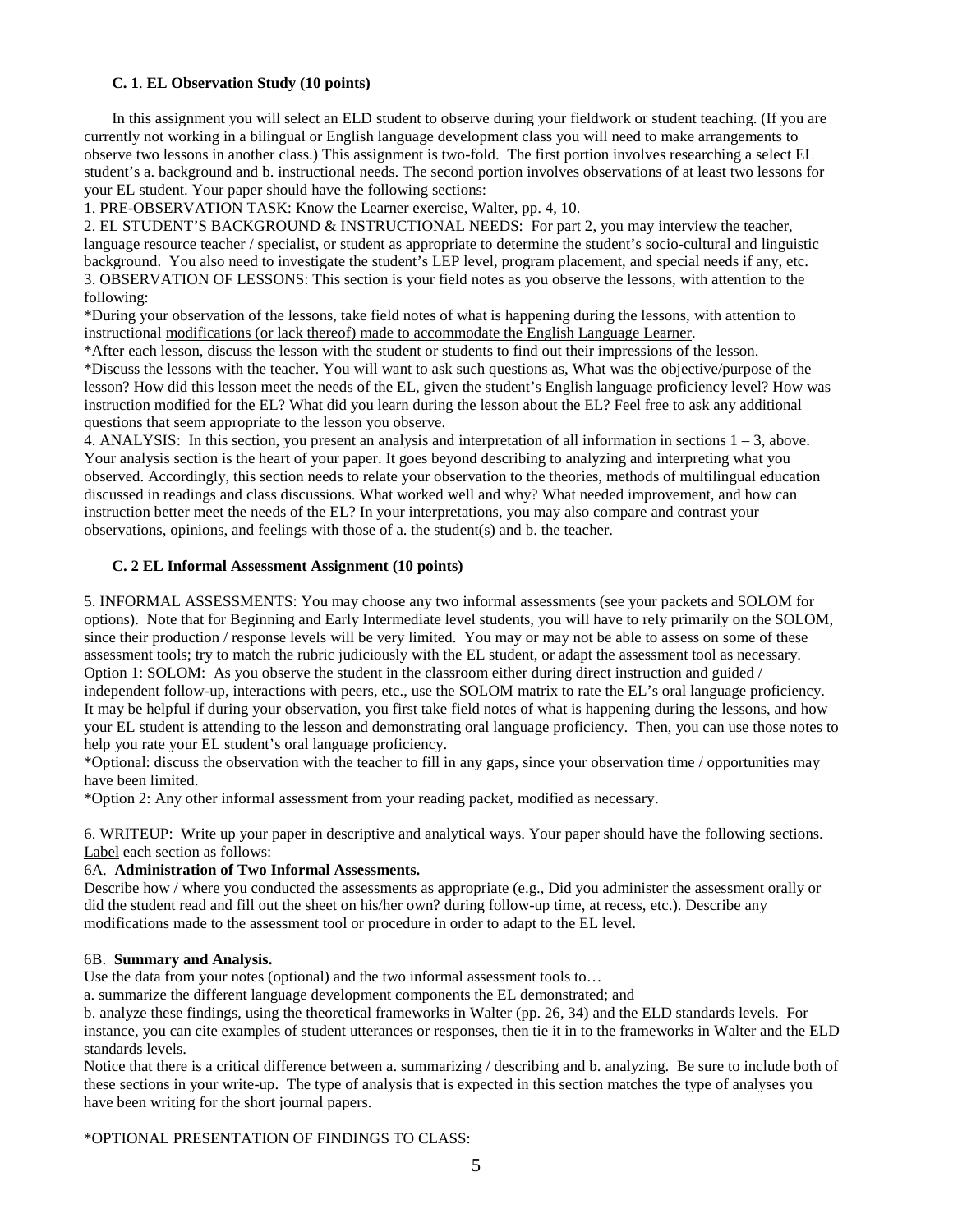You will work in small groups during class time to develop a short poster session of your observed lesson assignment. You will host a poster session during week 6. If you choose to host a poster session, you will get credit for the participation activity in A. above.

| D. Integrated Thematic SDAIE Unit          | 50 points total       | Due Week 8 |
|--------------------------------------------|-----------------------|------------|
| <b>Multicultural Literature Assignment</b> | $(20$ points)         | Due Week 4 |
| <b>Written Unit Plan</b>                   | $(20$ points)         | Due Week 7 |
| <b>Group Presentation of SDAIE Unit</b>    | $(10 \text{ points})$ | Due Week 8 |

#### **Multicultural Literature Assignment (10 points)**

With another person, you will have the opportunity to develop a multicultural literature plan that will address appropriate literature selections reflecting multicultural perspectives for students in grades K-2 or 3-6. Choose four powerful children's multicultural selections that should be the center of the curriculum for different times throughout the year. This plan should include an **outline of how the multicultural books will be used throughout the year and across various content areas, as appropriate (an outline or grid of the academic year is suggested),** and a **justification** (an explanatory narrative) of the selections made. At least two of the books must be bilingual (English and another language) with a brief discussion of how "primary language support" will be incorporated into the literature unit. Write **two** detailed reading and writing lesson plans that will clearly delineate how every child will be successful by providing universal access to diverse students (e.g., gifted, English learners, special needs, non-readers, poor).

The format of the multicultural literature unit should include:

- 1. Overview: A narrative that discusses the focus of the unit and a brief summary of each book
- 2. Grade level and English language proficiency level this unit is appropriate for
- 3. Outline/plan/grid of how the books will be used throughout the year
- 4. 2 Reading and writing lesson plans that will identify the ELD / content area standards being covered
- 5. Assessment strategies: describe how you will determine they learned the objectives using specific assessment tools

6. Primary language support component of the unit plan: describe how the primary language and English language will be used jointly to support student engagement and learning

#### **Poster Sessions (20 minutes each)**

Tables will be set up to provide space for half of the groups to present/display their Multicultural Literature Selection. Other class members will walk around and listen to the discussions on the different books selected.

Note: Dr. Alice Quiocho has developed an excellent website with a bibliography of children's literature and multicultural books that could be a great resource for you [\(http://www.csusm.edu/Quiocho\)](http://www.csusm.edu/Quiocho).

Also, the Barahona Center for the Study of Books in Spanish for Children and Adolescents is a wonderful resource right here on campus in the main library.

**Integrated Thematic SDAIE Unit Plan** - Providing rigorous academic instruction that also facilitates English language acquisition is critical to the academic achievement of English learners. This assignment will provide you with an opportunity to demonstrate ways in which curriculum and instruction, while remaining grade level appropriate, can be modified so that it is comprehensible to English Learners. Some of this assignment will be done in class and thus collaboration is highly encouraged. You will design or adapt a unit of at least three sequential lessons (# of lessons depends on # of persons in your group – a minimum of 1 lesson plan per person is required) that employ SDAIE methodology. Lesson plans, either a 5 step or "Into, Through and Beyond," should be formulated to meet the needs of English Learners. This project is due the day your group presents your interactive lesson to the class. Here is the basic format for this assignment:

I. THEMATIC UNIT OVERVIEW: Provide an overview of the following:

- 1. Describe the target students' **grade level(s), language level(s), program placement information**.
- 2. Identify the **major concepts** that you want children to learn in the unit.

3. Identify the areas of curriculum **(content)** you will use by citing specific standards (literature, mathematics, science, etc.,) and objectives of the content area. What objectives in the content areas will students have to meet in order to learn the major concepts?

II. SAMPLE LESSON PLANS: Develop a unit of lessons (1 per person in your group) that will teach the critical concepts in your thematic unit. What are the objectives of your lessons, and how are those tied into the major concepts and objectives (content as well as language) that you have set for the entire unit? Be clear and specific so that someone will be able to take your lessons and replicate them. For each lesson plan, include the following:

4. Identify what you will do to get students **into the unit (Preparation).** Next, identify what you will do to get students **through the unit (Practice).** Include what you will do to assess that students have learned the major concepts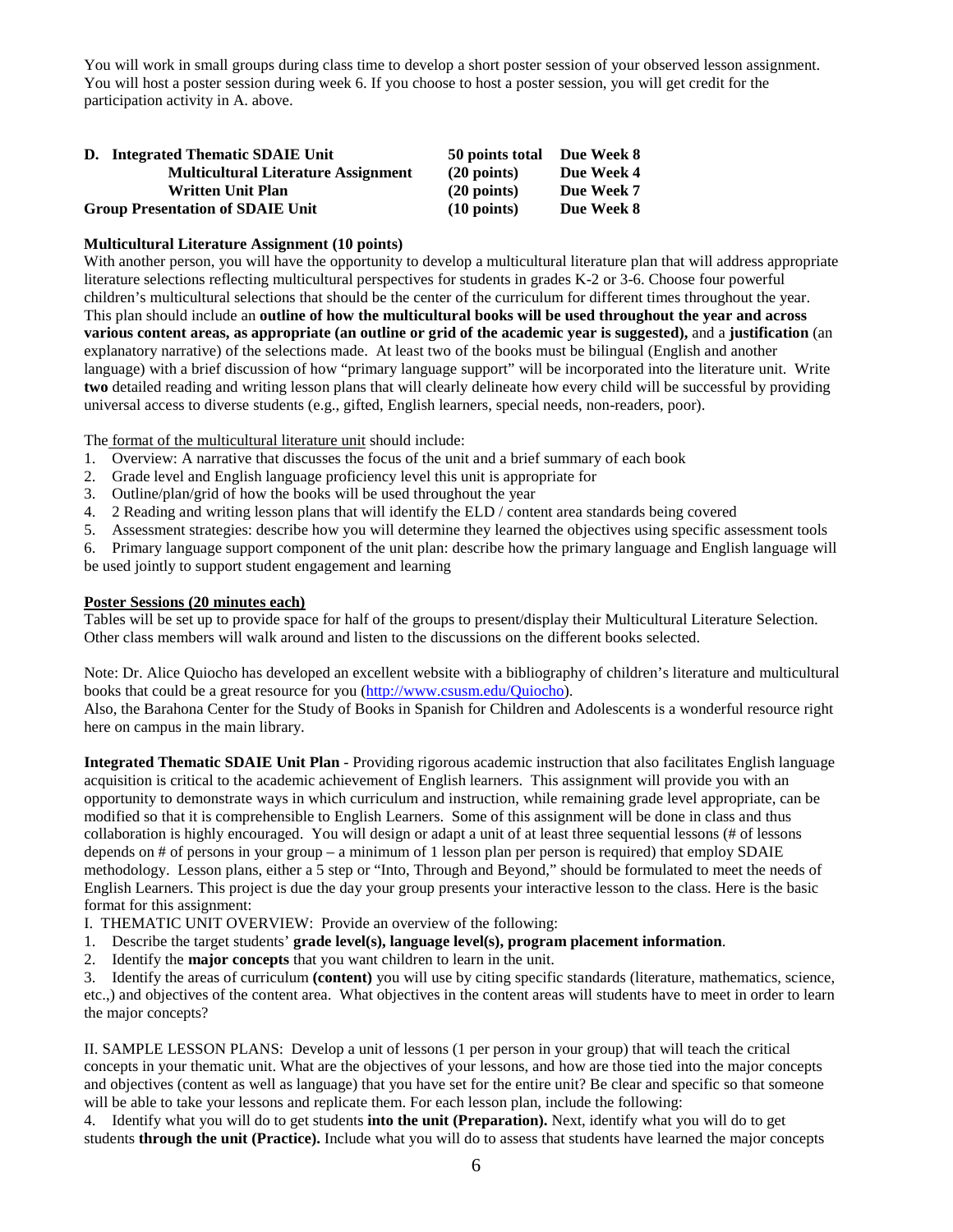**(Evaluation)** and what students will do **beyond** the unit to extend their understanding **(Transfer).** Or, use an alternate lesson plan format such as the 5-step plan.

5. Identify the **language objectives**, using the appropriate English Language Development standards. What language will the students use to learn the major concepts? What language objectives are your unit and lessons are targeting? State these clearly.

6. Identify the **scaffolding strategies** you have chosen to help students learn the major concepts. Be aware that students must also learn the strategies and be able to make them a part of their learning repertoire. Give **specific reasons**  for choosing the scaffolding strategies you are using, that is, how these strategies build scaffolds to learning. Remember that English Only students will usually need only **one** scaffold, whereas English learners may need **more than one scaffold** depending on their schemata and level of language development in both languages. Use content learned in your other courses or your classroom practice to support your **rationale.** 

7. Be sure to include an authentic **assessment** in your unit (summative or formative is fine). How will you assess that ELD students have met the objectives of the unit and the lessons? That is, how will students demonstrate understanding and how will you know they have understood? Have you developed a **rubric** and a clear description of what the various degrees of that rubric mean?

#### III. APPENDICES:

8. Include a **resources list,** a bibliography of all materials used, such as books, art prints, CD's, computer software, videos, etc.

9. The unit must also contain a **reflection.** What have you / your group learned from the development of these lessons? If you have had the opportunity to implement any part of your unit, be sure to include reflections on the implementation as well as student samples, if available.

Your group may do a computer technology project, if that is the medium in which you wish to present your project. Check with me as to the programs you are using. For example, you can provide a videotaped version of one or more lessons in your unit, either with children in schools, or with student-aged neighbors/family acting as your students. Or, the class presentation itself can be videotaped. One person can do this – videotape a lesson or the presentation -- instead of writing a lesson plan and participating otherwise in the presentation. The person opting to do this in your group needs to obtain waivers from all students being filmed (see me for waiver form), and be responsible for any editing using e.g., movie in the lab, if necessary, and providing me with a copy of the film. Video cameras are available for checkout in the media library.

The following are questions that will help you plan the unit, and also complete the reflective section of the unit:

- ♦ Does each lesson take into consideration the various English proficiency levels of language minority students?
- ♦ Are the objectives conceptually clear and tied to your instructional and learning strategies?

♦ Does instruction in each lesson use visuals, manipulative, realia, drama and scaffolding techniques that would facilitate understanding?

♦ Do the learning strategies incorporate group collaboration, cooperative learning activities, peer assistance, or other work group techniques?

- ♦ Is the content or subject matter in the lesson challenging and not watered down?
- ♦ Does the lesson incorporate the culture, lived experiences, and if possible, the language of the students?
- ♦ How are the parents and community integrated into the unit?
- ♦ How does the lesson try to incorporate the 7 Intelligences and/or multiple modalities?
- ♦ Does your assessment directly measure your objectives in a conceptually clear manner?

**Group Presentation of SDAIE Unit** - Your "unit group" will choose one lesson from your instructional unit to present to the class. For the purpose of this lesson, the class will become your students so be sure to let them know what grade level and other characteristics they have for the duration of the lesson (e.g., native language, length of time in the country). Be sure that all members have a role during the lesson, and that the lesson is interactive. This means that the class (your "students") needs to actively participate in your presentation. You will have approximately one-half hour (this includes time for questions and comments). If any group member has had the opportunity to implement the unit, you may discuss the process and outcomes. Presentations will be done during Week 8.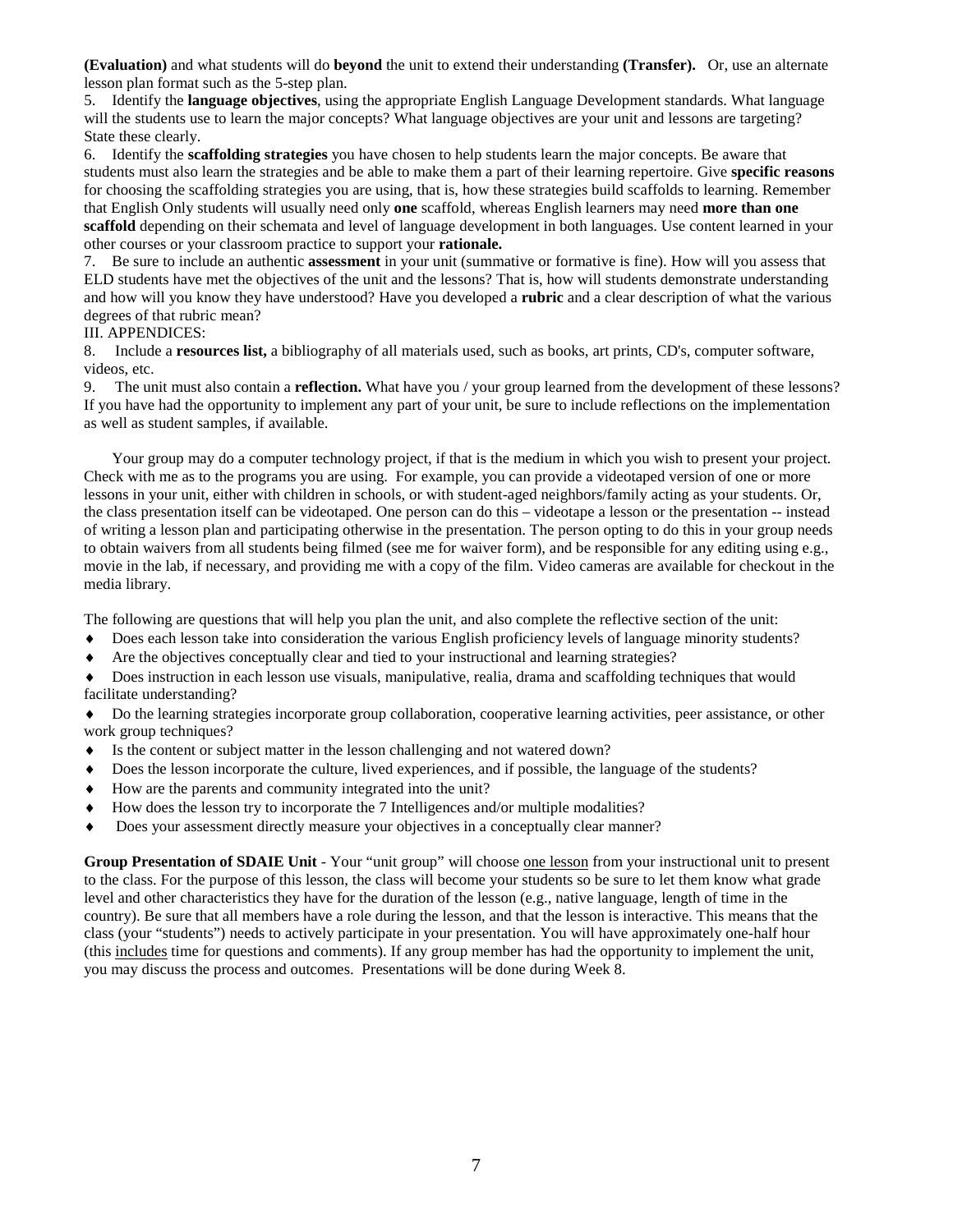## **SCORING RUBRICS**

| <b>Criteria</b>       | <b>Developing</b>                    | <b>Nearly</b>                   | <b>Meets</b>                         | <b>Exceeds</b>                      |
|-----------------------|--------------------------------------|---------------------------------|--------------------------------------|-------------------------------------|
|                       |                                      | <b>Meets</b>                    |                                      |                                     |
|                       |                                      |                                 |                                      |                                     |
| TPE-1                 | Candidates use                       | Candidates use                  | Candidates use a                     | The specific                        |
| <b>Specific</b>       | very traditional                     | some specific                   | variety of specific                  | pedagogical skills                  |
| pedagogical           | and limited (e.g.,                   | pedagogical skills              | pedagogical skills                   | for subject matter                  |
| skills for subject    | lecture only)                        | for subject matter              | for subject matter                   | instruction will                    |
| matter                | pedagogical skills                   | instruction, but                | instruction to                       | incorporate the                     |
| instruction           | for subject matter                   | many English                    | English learners.                    | level of                            |
|                       | instruction that                     | learners do not                 |                                      | proficiency in                      |
|                       | prevent                              | have access to the              |                                      | English and the                     |
|                       | understanding of                     | content.                        |                                      | primary language.                   |
|                       | information to                       |                                 |                                      |                                     |
|                       | English learners                     |                                 |                                      |                                     |
| TPE-3                 | Candidates                           | Candidates                      | Candidates                           | Assessments will                    |
| Interpretation        | understand and use                   | understand and                  | understand and                       | also incorporate                    |
| and use of            | primarily<br>traditional             | use some informal<br>and formal | use a variety of                     | English learners'<br>levels of      |
| assessments           |                                      |                                 | informal and<br>formal               |                                     |
|                       | assessments                          | assessments to<br>determine     | assessments to                       | proficiency in                      |
|                       | strategies with<br>English learners. | progress and plan               | determine                            | English and the<br>primary language |
|                       |                                      | instruction for                 |                                      | to develop and                      |
|                       |                                      | English learners.               | progress and plan<br>instruction for | modify instruction                  |
|                       |                                      |                                 | English learners.                    | accordingly.                        |
| TPE-4                 | Candidates use                       | Candidates use                  | Candidates use a                     | All students have                   |
| <b>Making content</b> | mostly traditional                   | some instructional              | variety of                           | access to content,                  |
| accessible            | instructional                        | practices, but few              | instructional                        | including non-                      |
|                       | practices that do                    | <b>English learners</b>         | practices to make                    | readers and                         |
|                       | not provide                          | have access to                  | content accessible                   | students with                       |
|                       | <b>English learners</b>              | content.                        | to English                           | varying levels of                   |
|                       | access to content.                   |                                 | learners.                            | English                             |
|                       |                                      |                                 |                                      | proficiency.                        |
| TPE-5                 | Candidates are                       | Candidates $of$                 | Candidates of                        | All students are                    |
| <b>Student</b>        | mostly concerned                     | <b>English learners</b>         | <b>English learners</b>              | engaged in the                      |
| <b>Engagement</b>     | about covering                       | communicate                     | clearly                              | academic                            |
|                       | content to English-                  | some objectives                 | communicate                          | program, know                       |
|                       | only speakers,                       | clearly,                        | objectives, ensure                   | objectives of                       |
|                       | makes little effort                  | understanding is                | understanding,                       | lessons,                            |
|                       | to communicate                       | partial, progress is            | monitors progress,                   | understand key                      |
|                       | objectives to EL,                    | undetermined,                   | adjust instruction                   | concepts, are                       |
|                       | understanding is                     | instruction is                  | according to level                   | aware of their                      |
|                       | unlikely,                            | sometimes                       | of English                           | progress, and their                 |
|                       | instruction does                     | adjusted, and                   | proficiency and                      | home language                       |
|                       | not consider                         | community                       | primary language,                    | and culture are                     |
|                       | student level of                     | resources are                   | and use                              | part of the                         |
|                       | English                              | untapped.                       | community                            | classroom                           |
|                       | proficiency and                      |                                 | resources.                           | environment.                        |
|                       | primary language                     |                                 |                                      |                                     |
| <b>TPE-7</b>          | Candidates know                      | Candidates know                 | Candidates know                      | Candidates know                     |
| <b>Teaching</b>       | and can apply few                    | many pedagogical                | and can apply                        | and can apply                       |

# *SDAIE Unit Plan/Presentation – Scoring Rubric*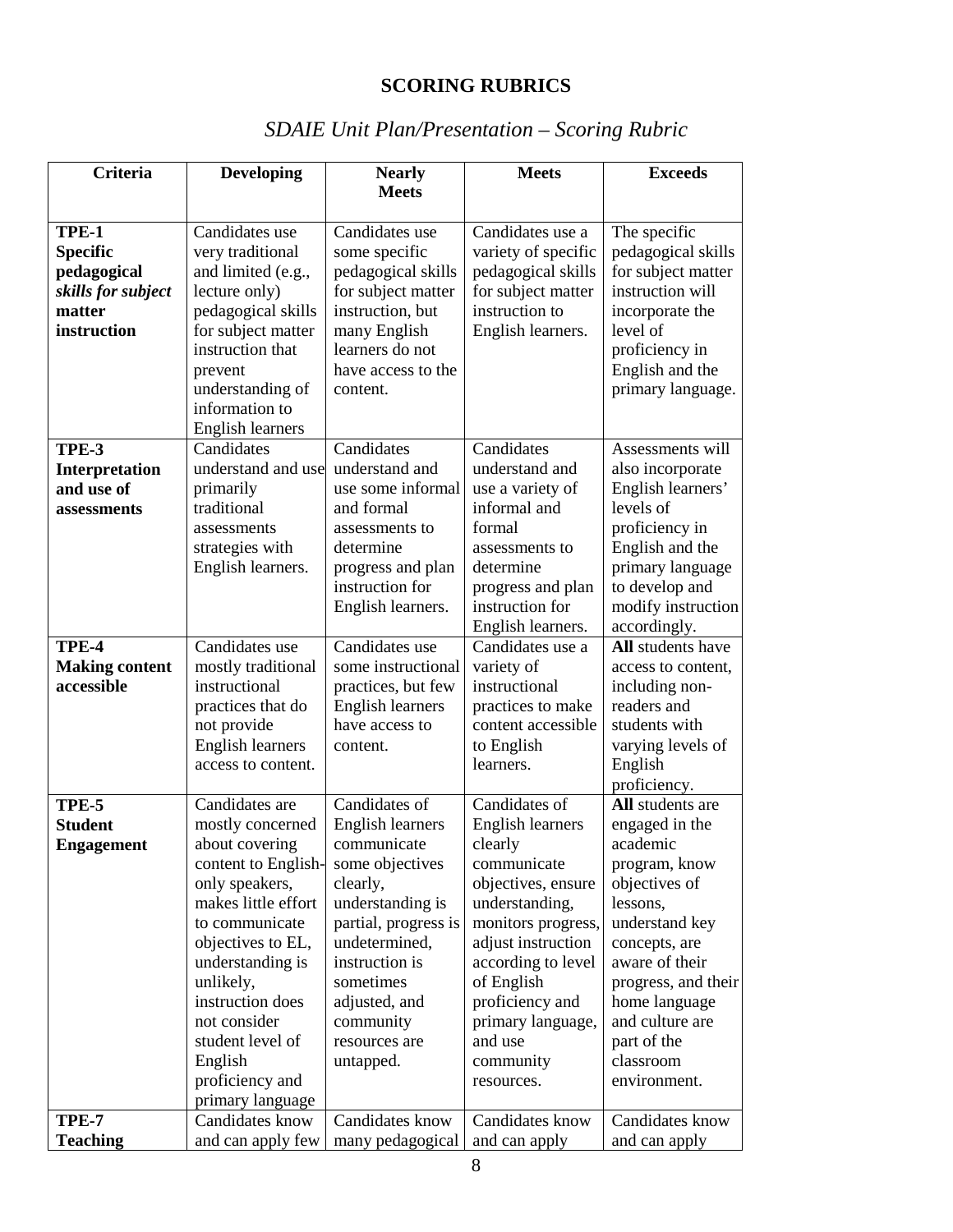| English  | of the pedagogical                                                                                   | theories,                                                              | pedagogical                                                    | pedagogical                                                        |
|----------|------------------------------------------------------------------------------------------------------|------------------------------------------------------------------------|----------------------------------------------------------------|--------------------------------------------------------------------|
| learners | theories,<br>principles, and<br>instructional<br>practices for                                       | principles, and<br>instructional<br>practices for<br>English learners, | theories,<br>principles, and<br>instructional<br>practices for | theories,<br>principles, and<br>instructional<br>practices for     |
|          | English learners.<br>English learners<br>do not<br>comprehend key<br>academic concepts<br>and ideas. | but cannot apply<br>them in a<br>comprehensive<br>manner.              | comprehensive<br>instruction of<br>English learners.           | comprehensive<br>instruction of<br><b>ALL</b> English<br>learners. |

SDAIE Unit Plan/Presentation – Scoring Rubric (Continued)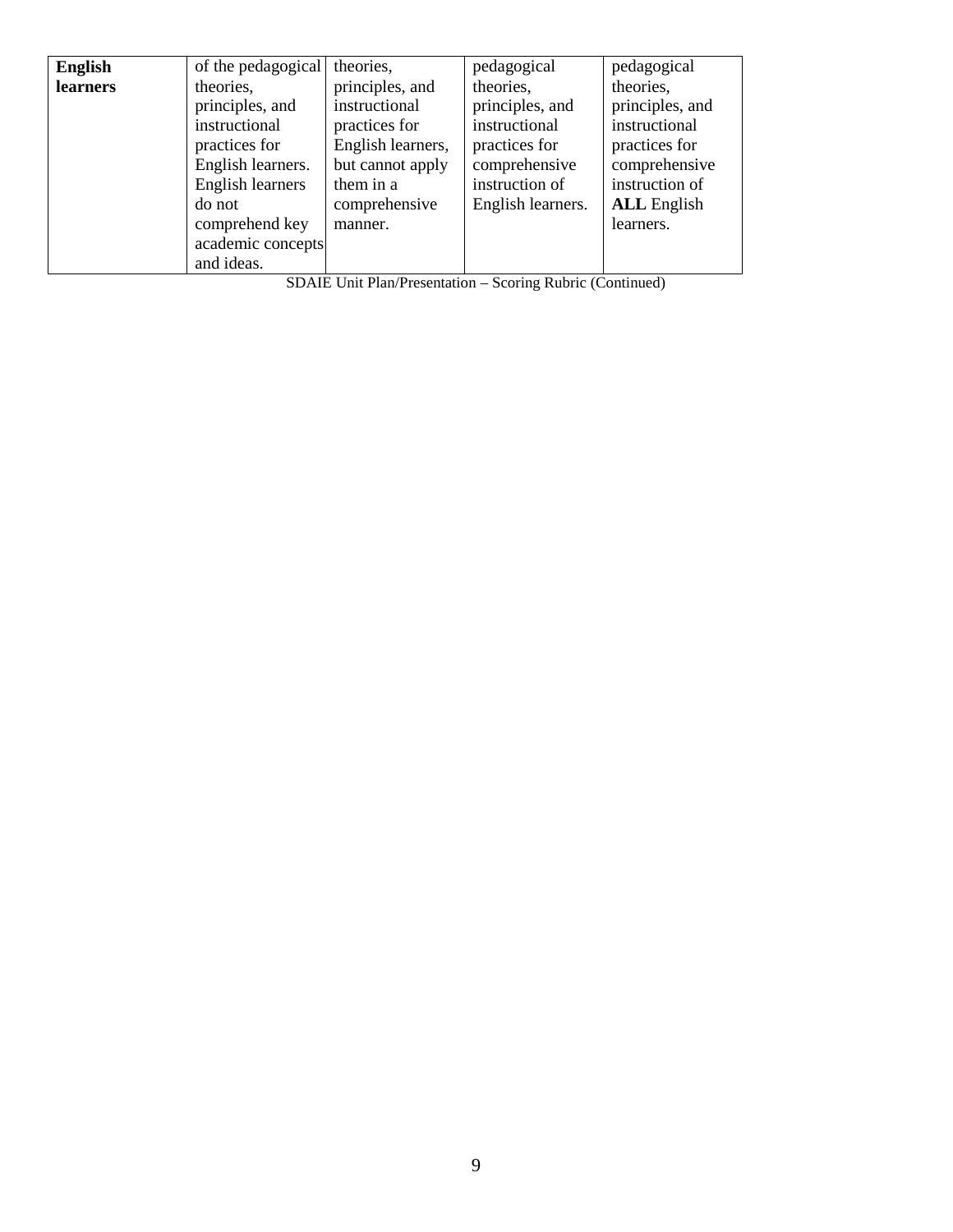| <b>Criteria</b>   | <b>Developing</b>     | <b>Nearly</b>         | <b>Meets</b>         | <b>Exceeds</b>        |
|-------------------|-----------------------|-----------------------|----------------------|-----------------------|
|                   |                       | <b>Meets</b>          |                      |                       |
| TPE-4             | Teacher candidate     | Candidates can        | Candidates are able  | Candidates can        |
| <b>Making</b>     | is unable to          | partially determine   | to determine if      | apply pedagogical     |
| <b>Content</b>    | determine if lesson   | if lesson observed    | lesson observed      | theories, principles, |
| <b>Accessible</b> | observed is           | is consistent with    | makes content        | and instructional     |
|                   | consistent with       | pedagogical           | accessible to        | practices for         |
|                   | pedagogical           | theories, principles, | students with        | making content        |
|                   | theories, principles, | and instructional     | different levels of  | accessible to all     |
|                   | and instructional     | practices for         | proficiency in       | English learners by   |
|                   | practices for         | making content        | English and          | offering appropriate  |
|                   | making content        | accessible to         | primary language.    | suggestions.          |
|                   | accessible to         | English learners.     |                      |                       |
|                   | English learners.     |                       |                      |                       |
| TPE-5             | Candidates of         | Candidates of         | Candidates of        | Teachers candidates   |
| <b>Student</b>    | English learners are  | English learners are  | English learners are | can confirm that the  |
| <b>Engagement</b> | unaware if lesson     | not always certain    | able to determine if | lesson observed       |
|                   | observed engages      | if lesson observed    | lesson observed      | engages ALL           |
|                   | students or is        | clearly               | clearly              | English learners in   |
|                   | appropriate for the   | communicates          | communicates         | the academic          |
|                   | levels of English     | objectives, ensures   | objectives, ensures  | program; and          |
|                   | proficiency and       | understanding,        | understanding,       | students know         |
|                   | primary language.     | monitors progress,    | monitors progress,   | objectives,           |
|                   |                       | adjusts instruction   | adjusts instruction  | understand key        |
|                   |                       | according to levels   | according to levels  | concepts, are aware   |
|                   |                       | of English            | of English           | of their progress,    |
|                   |                       | proficiency and       | proficiency and      | and their home        |
|                   |                       | primary language,     | primary language,    | language and          |
|                   |                       | and incorporates      | and incorporates     | culture are part of   |
|                   |                       | community             | community            | the classroom         |
|                   |                       | resources             | resources            | environment.          |
|                   |                       | appropriately.        | appropriately.       |                       |

# *Lesson Observation – Scoring Rubric*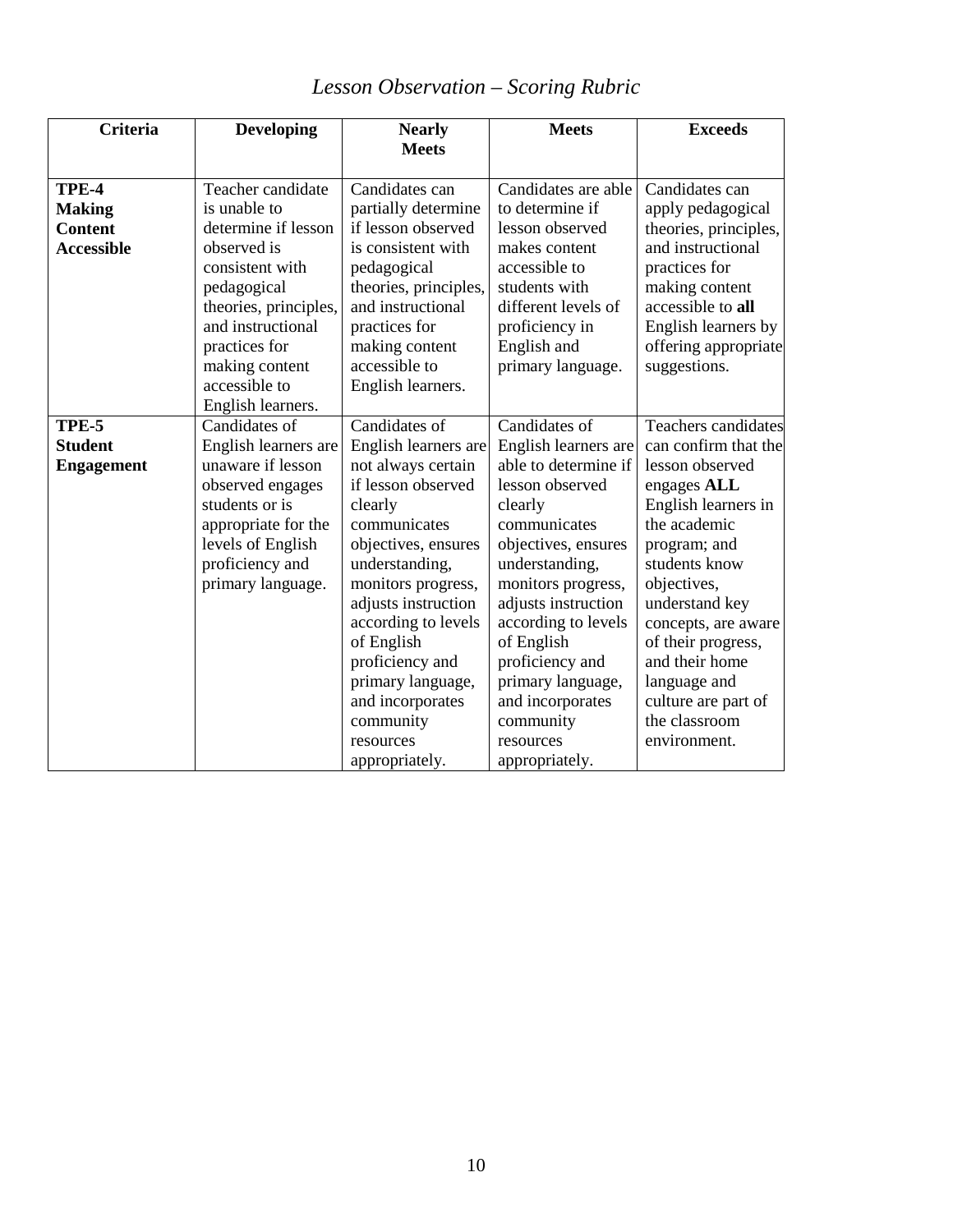#### **Criteria Developing Nearly Meets Meets Exceeds TPE-4 Making Content Accessible** Candidates use mostly traditional instructional practices that deny access to the content to nonreaders and English learners. Candidates use some instructional practices to make multicultural literature books accessible, but few non-readers and English learners have access to content. Candidates use a variety of instructional practices to make multicultural literature selections accessible to diverse students. **All** students have access to the content of multicultural literature books, including nonreaders and students with varying levels of English proficiency **TPE-7 Teaching English Learners Multicultural** literature books are not authentic, do not reflect the diversity in schools, and the primary language of students is not considered. Candidates select some authentic multicultural books, primary language is not included or not well translated, reading and writing activities are inappropriate for levels of proficiency in English and primary language, and assessments are non-existent or inappropriate. Candidates select authentic multicultural literature books that reflect diversity of the classroom, to include the primary language of English learners, develop reading and writing instructional activities appropriate for levels of proficiency in English and primary language, and create relevant assessments. Teaching candidates include justification for the selection and purpose of each book, taking into account the varying learning and social needs of individual students or groups in their own classroom. Writing and reading activities meet the academic and social needs of **all** students.

## *Multicultural Literacy Unit – Scoring Rubric*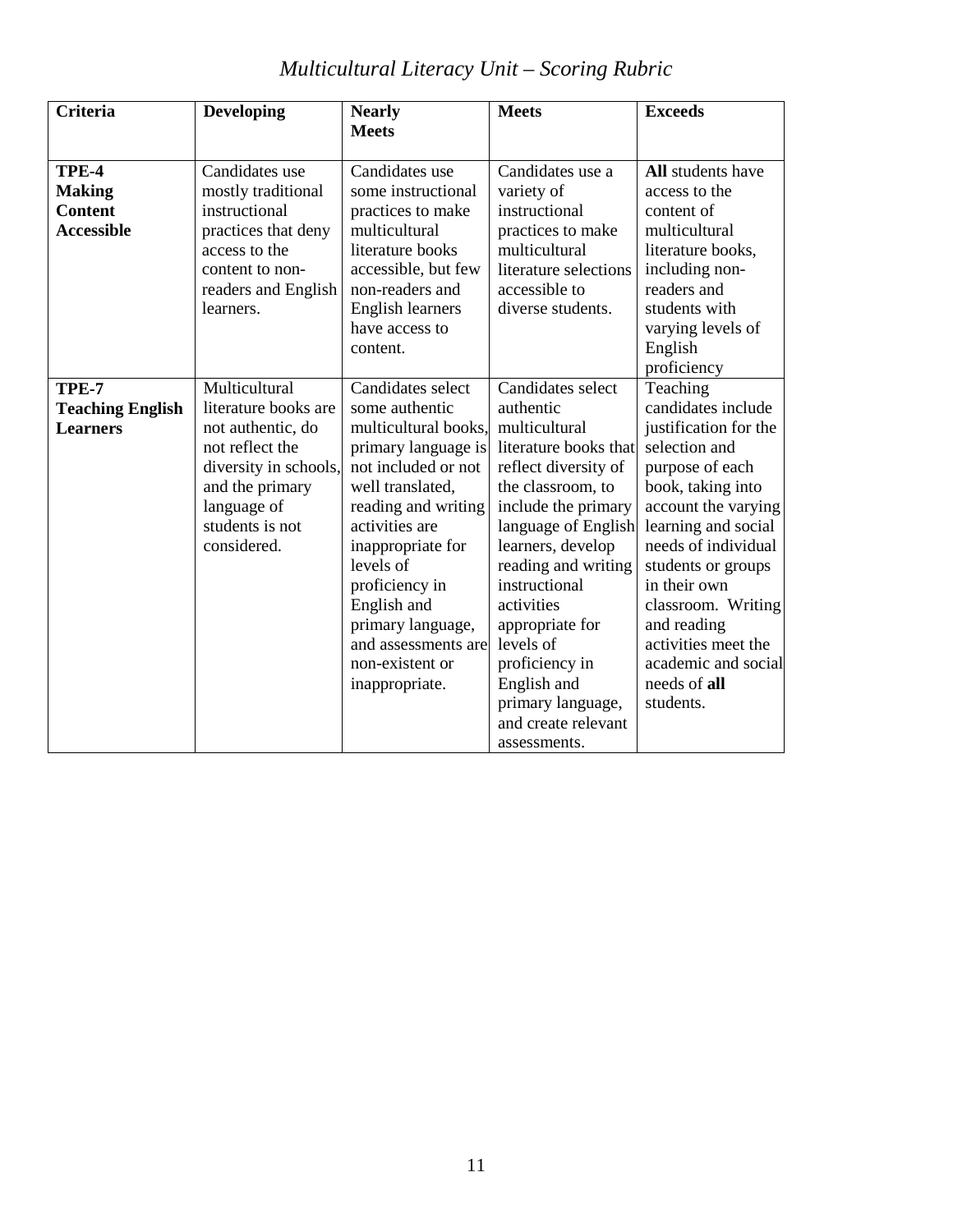# *Interactive Journal – Scoring Rubric*

| <b>Criteria</b>                                     | <b>Developing</b>                                                                                                                                                                       | <b>Nearly</b>                                                                                                                      | <b>Meets</b>                                                                                                                                                                                                                             | <b>Exceeds</b>                                                                                                                                 |
|-----------------------------------------------------|-----------------------------------------------------------------------------------------------------------------------------------------------------------------------------------------|------------------------------------------------------------------------------------------------------------------------------------|------------------------------------------------------------------------------------------------------------------------------------------------------------------------------------------------------------------------------------------|------------------------------------------------------------------------------------------------------------------------------------------------|
|                                                     |                                                                                                                                                                                         | <b>Meets</b>                                                                                                                       |                                                                                                                                                                                                                                          |                                                                                                                                                |
| TPE-4<br><b>Making</b><br><b>Content Accessible</b> | Although there is<br>some<br>understanding of<br>theory and<br>practice,<br>candidates are<br>unable to<br>demonstrate in<br>their written<br>reflections access<br>to content for Els. | Candidates<br>apply some<br>theories and<br>practice in<br>writing that<br>likely will<br>provide access<br>to content for<br>ELs. | Candidates<br>apply theories<br>and practice to<br>demonstrate<br>how Els will<br>have access to<br>content as they<br>reflect in<br>writing on the<br>major ideas,<br>concepts, and<br>topics<br>discussed in<br>class and<br>readings. | Candidates<br>application of<br>theory and<br>practice<br>demonstrate in<br>the reflective<br>writing access to<br>content for all<br>students |
| TPE-7                                               | Candidates                                                                                                                                                                              | Candidates                                                                                                                         | Candidates                                                                                                                                                                                                                               | Candidates                                                                                                                                     |
| <b>Teaching English</b>                             | demonstrate in                                                                                                                                                                          | demonstrate in                                                                                                                     | demonstrate in                                                                                                                                                                                                                           | demonstrate in                                                                                                                                 |
| <b>Learners</b>                                     | their interactive                                                                                                                                                                       | their interactive                                                                                                                  | their                                                                                                                                                                                                                                    | their interactive                                                                                                                              |
|                                                     | journals that they                                                                                                                                                                      | journals that                                                                                                                      | interactive                                                                                                                                                                                                                              | journals that they                                                                                                                             |
|                                                     | know and can                                                                                                                                                                            | they know and                                                                                                                      | journals that                                                                                                                                                                                                                            | know and can                                                                                                                                   |
|                                                     | apply few                                                                                                                                                                               | can apply some                                                                                                                     | they know and                                                                                                                                                                                                                            | apply                                                                                                                                          |
|                                                     | pedagogical                                                                                                                                                                             | pedagogical                                                                                                                        | can apply                                                                                                                                                                                                                                | pedagogical                                                                                                                                    |
|                                                     | theories,                                                                                                                                                                               | theories,                                                                                                                          | pedagogical<br>theories,                                                                                                                                                                                                                 | theories,                                                                                                                                      |
|                                                     | principles, and<br>instructional                                                                                                                                                        | principles, and<br>instructional                                                                                                   | principles, and                                                                                                                                                                                                                          | principles, and<br>instructional                                                                                                               |
|                                                     | practices for                                                                                                                                                                           | practices for                                                                                                                      | instructional                                                                                                                                                                                                                            | practices for                                                                                                                                  |
|                                                     | comprehensive                                                                                                                                                                           | comprehensive                                                                                                                      | practices for                                                                                                                                                                                                                            | comprehensive                                                                                                                                  |
|                                                     | instruction of                                                                                                                                                                          | instruction of                                                                                                                     | comprehensive                                                                                                                                                                                                                            | instruction of                                                                                                                                 |
|                                                     | English                                                                                                                                                                                 | English                                                                                                                            | instruction of                                                                                                                                                                                                                           | <b>ALL</b> English                                                                                                                             |
|                                                     |                                                                                                                                                                                         | learners.                                                                                                                          | English                                                                                                                                                                                                                                  | learners.                                                                                                                                      |
|                                                     |                                                                                                                                                                                         |                                                                                                                                    | learners.                                                                                                                                                                                                                                |                                                                                                                                                |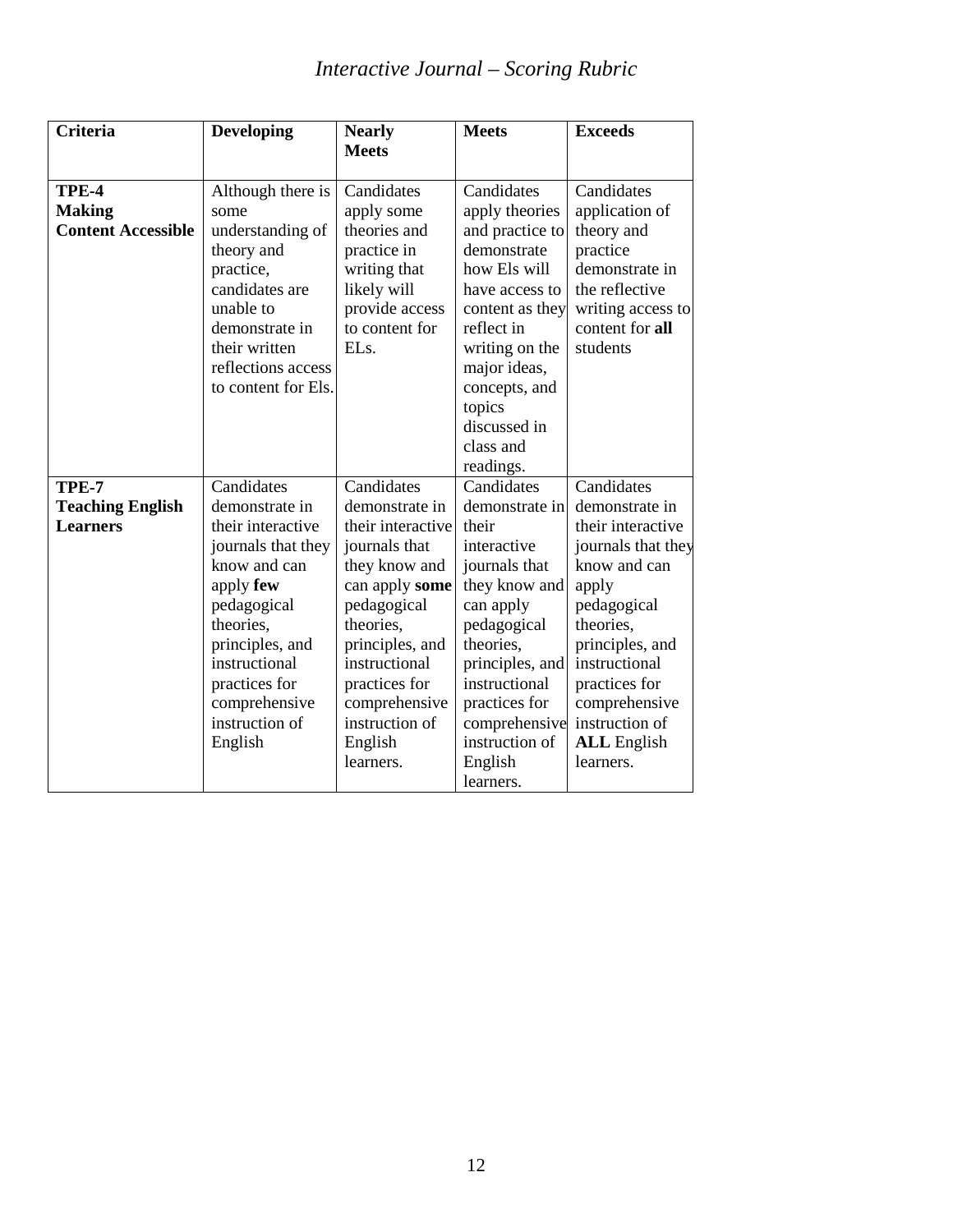| <b>PART 1: LANGUAGE STRUCTURE</b><br><b>AND</b><br><b>FIRST- AND SECOND-LANGUAGE</b><br><b>DEVELOPMENT</b>                                      | PART 2: METHODOLOGY<br>OF BILINGUAL, ENGLISH<br><b>LANGUAGE DEVELOPMENT,</b><br><b>AND</b><br><b>CONTENT INSTRUCTION</b>       | PART 3:<br><b>CULTURE</b><br><b>AND</b><br><b>CULTURAL DIVERSITY</b>                                |
|-------------------------------------------------------------------------------------------------------------------------------------------------|--------------------------------------------------------------------------------------------------------------------------------|-----------------------------------------------------------------------------------------------------|
| I. Language Structure and Use:<br><b>Universals and Differences</b><br>(including the structure of English)                                     | I. Theories and Methods of Bilingual<br><b>Education</b>                                                                       | I. The Nature of Culture                                                                            |
| A. The sound systems of language<br>(phonology)                                                                                                 | A. Foundations                                                                                                                 | A. Definitions of culture                                                                           |
| <b>B.</b> Word formation (morphology)                                                                                                           | B. Organizational models: What works for<br>whom?                                                                              | <b>B.</b> Perceptions of culture                                                                    |
| C. Syntax                                                                                                                                       | C. Instructional strategies                                                                                                    | C. Intragroup differences (e.g., ethnicity,<br>race, generations, and micro-cultures)               |
| D. Word meaning (semantics)                                                                                                                     | II. Theories and Methods for Instruction<br>In and Through English                                                             | D. Physical geography and its effects on<br>culture                                                 |
| <b>E.</b> Language in context                                                                                                                   | A. Teacher delivery for both English<br>language development and content<br>instruction                                        | E. Cultural congruence                                                                              |
| F. Written discourse                                                                                                                            | B. Approaches with a focus on English<br>language development                                                                  | II. Manifestations of Culture: Learning<br><b>About Students</b>                                    |
| G. Oral discourse                                                                                                                               | C. Approaches with a focus on content<br>area instruction (specially designed<br>academic instruction delivered in<br>English) | A. What teachers should learn about their<br>students                                               |
| H. Nonverbal communication                                                                                                                      | D. Working with paraprofessionals                                                                                              | <b>B.</b> How teachers can learn about their<br>students                                            |
| II. Theories and Factors in First- and<br><b>Second-Language Development</b>                                                                    | III. Language and Content Area<br><b>Assessment</b>                                                                            | C. How teachers can use what they learn<br>about their students (culturally responsive<br>pedagogy) |
| A. Historical and current theories and models<br>of language analysis that have<br>implications for second-language<br>development and pedagogy | A. Purpose                                                                                                                     | <b>III. Cultural Contact</b>                                                                        |
| B. Psychological factors affecting first- and<br>second-language development                                                                    | <b>B.</b> Methods                                                                                                              | A. Concepts of cultural contact                                                                     |
| C. Socio-cultural factors affecting first- and<br>second-language development                                                                   | C. State mandates                                                                                                              | <b>B.</b> Stages of individual cultural contact                                                     |
| D. Pedagogical factors affecting first- and<br>second-language development                                                                      | <b>D.</b> Limitations of assessment                                                                                            | C. The dynamics of prejudice                                                                        |
| E. Political factors affecting first- and second-<br>language development                                                                       | E. Technical concepts                                                                                                          | <b>D.</b> Strategies for conflict resolution                                                        |
|                                                                                                                                                 |                                                                                                                                | IV. Cultural Diversity in U.S. and CA.                                                              |
|                                                                                                                                                 |                                                                                                                                | A. Historical perspectives                                                                          |
|                                                                                                                                                 |                                                                                                                                | <b>B.</b> Demography                                                                                |
|                                                                                                                                                 |                                                                                                                                | C. Migration and immigration                                                                        |

**EDMS 555** stresses competencies highlighted in bold.